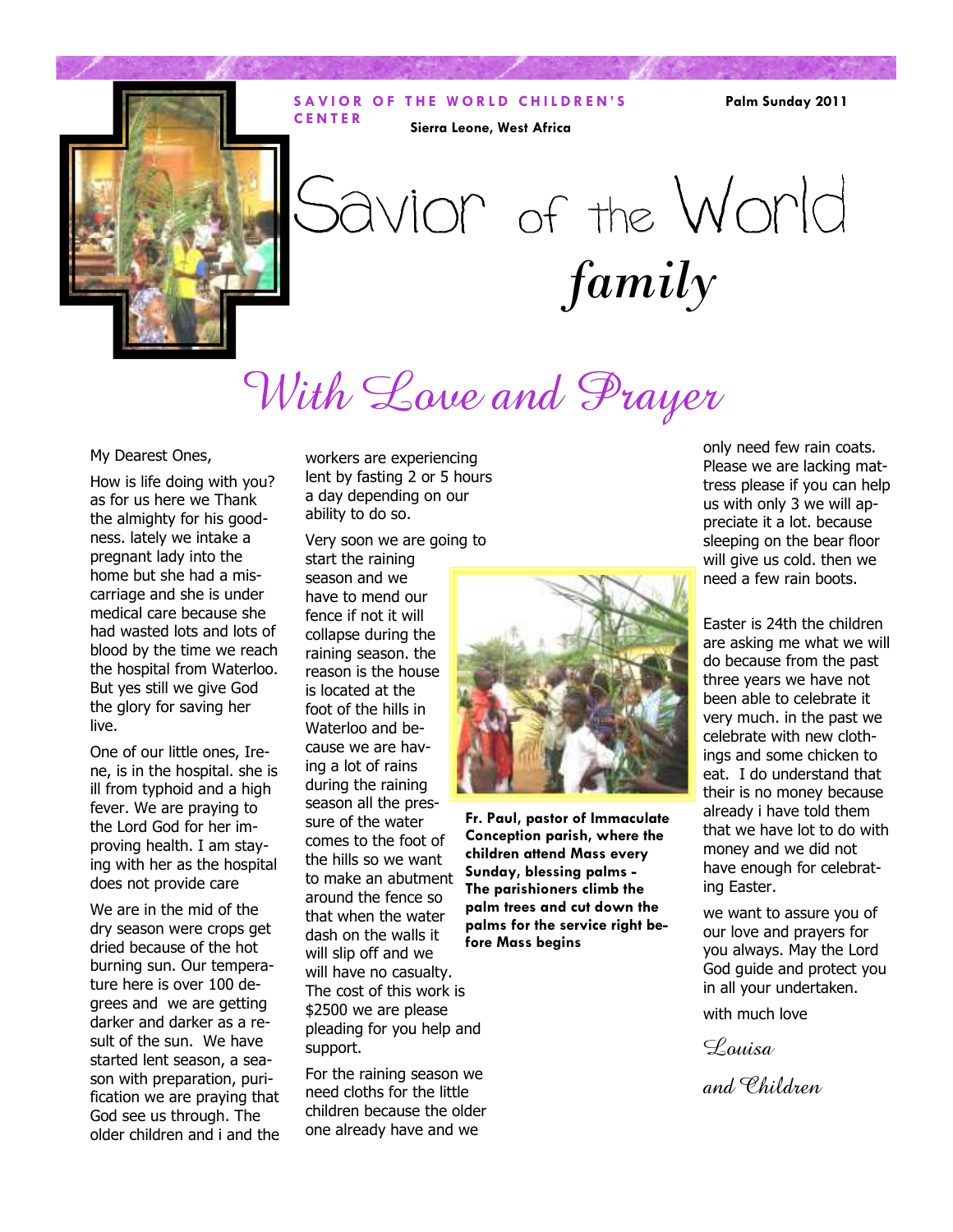Page 2

# **Living the Beatitudes—Part Two**



**Marketplace in Freetown** 

**St. Thomas Aquinas tells us that "curiosity" of the ears, that is, the tendency to listen to conversations that do not concern us, as well as "verbosity", the tendency to talk too much, are both species of laziness.** 

*The Second Beatitude, "Blessed are the meek…", reminds* 

*us that we need interior silence if we wish to cultivate Christian virtues, especially that of charity.* Mother Teresa of Calcutta has left us a priceless heritage in giving us five rules for silence.

The first kind of silence that we must nurture within our lives is *silence of the eyes*. We must stay alert and keep our eyes open in order to explore every day of our lives the beauty and the goodness of God that at times is very visible, awe -inspiring, and uplifting. One ponders the ocean in its vastness, in the ebb and flow of tides, in the rising, peaking, and crashing of waves, the play of dolphins. One throws one's gaze towards mountain peaks, waterfalls, snow-caps, and rainbows. But silence of the eyes also means staying alert for God's presence in the not so visible "beauty" of an overcrowded prison cell, a concealed snake pit, an overly cluttered attic, or an overcrowded basement. We are to look for divine beauty and goodness everywhere, bathed in sunlight, but also lurking in shadows.

But silence of the eyes demands of us the firm will to close our

eyes to others' faults and to everything that would incite us to sin or that would trouble our souls.

St Thomas Aquinas explains the immorality of the style of eye behavior that one ordinarily labels "curiosity". According to Thomas, curiosity of the eyes is a form of that species of sin that we call<br>"laziness". Why lazi-Why laziness? … because the one who is curious refrains from making the necessary effort to control the activities of his eyes.

The second form of silence that we are required to observe is the *silence of the ears*. We should be listening every day of our lives to the voice of God and to the cry of the poor and needy. But in order to keep ourselves attuned to what God wishes to say and to what the poor are begging to tell us we must at the same time close our ears to all other voices that originate with the evil spirit or with our perverse human nature, for example, the voice of calumny, of detraction, of exaggeration, the voice of one who likes to spread false histories, and the voice of one who would speak in a way that wounds the sensitivities, reputation, or good intentions of another.

The third kind of silence, *the silence of the*  *tongue*, helps us preserve our voices for praying and for praising God, for speaking the Word of God, that Word that gives life, the Word of the Truth that enlightens and inspires, that brings peace, hope and joy. When I make the effort to silence my tongue, I refrain from speaking out of love for self. I cease to look for ways to justify my faults; I do everything possible to avoid any word that would provoke anguish, pain, or interior desolation in another person.

St. Thomas Aquinas tells us that "curiosity" of the ears, that is, the tendency to listen to conversations that do not concern us, as well as "verbosity", the tendency to talk too much, are both species of laziness. Why laziness? … because the curious person or the verbose person fail to make the effort necessary to control the activities of the ears and the tongue.

The fourth type of silence is *the silence of the mind*. When I guard silence in my mind, I am beginning to be thoughtful. I am open to the truth and I seek to know God by way of prayer and contemplation, like the Blessed Virgin Mary who kept her mind faithfully occupied with what the Lord God was doing so marvelously in her life. I close my mind to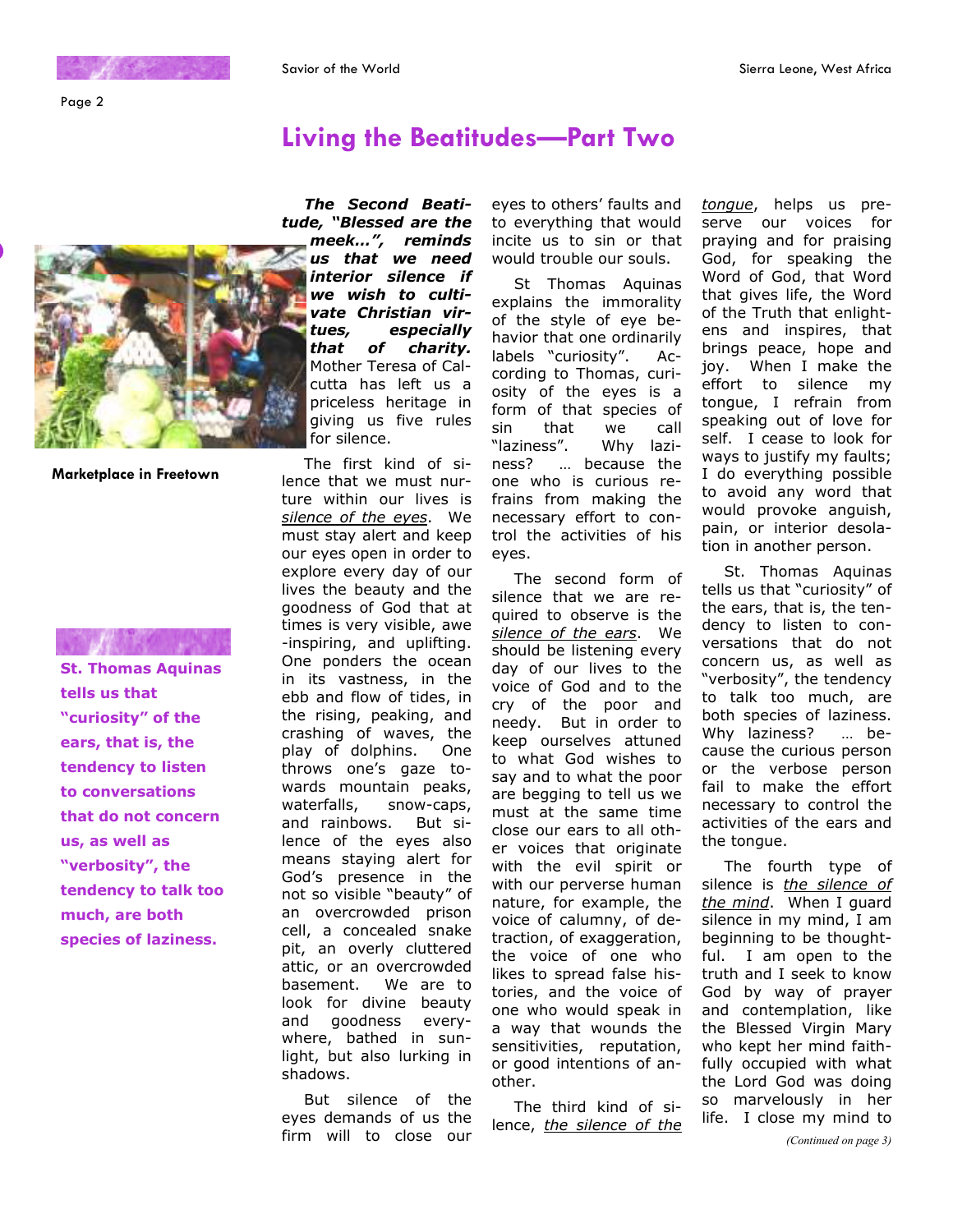Page 3

## **Living the Beatitudes—Part Two**

#### *(Continued from page 2)* aware of the efforts

anything that might be contrary to the truth, to distractions, negative or destructive thoughts, rash judgments, false suspicions, any suspicion that calls into question the conduct or motives of another human being, thoughts or desires for revenge.

The fifth kind of silence practiced by the person who aspires to be meek, patient, and habitually in control of his or her temper, is *the silence of the heart*. I cultivate silence of the heart when I strive to love God with my whole being, with all my heart, with all my soul, with my entire mind, and with all my strength. My heart dwells in silence when I do everything possible to love others as God loves them; when I desire to love God alone. The person of the silent heart avoids every form of self -centeredness, hatred, envy, jealousy and avarice.

On occasion Mother Teresa added a sixth form of silence, the silence of the feet. She noticed that there can be men or women who try to get attention for themselves by the clicks their shoes make on the ground when they walk. Hence she proposed that it is worthwhile to try to walk without making too much noise with one's shoes.

Mother Teresa of Calcutta exerted during her life to bring all those who suffer leprosy to a deep and abiding awareness of their dignity and worth as the very dearly beloved sisters and brothers of Jesus. Mother Teresa's meek and humble love for each child, woman and man that suffered leprosy helped to heal and efface from their psyche the wounds they were sustaining because of the disdain, contempt and indifference of those who were looking upon them as creatures to be cursed.

 A "brother in the Holy Spirit" who practiced at every moment Mother Teresa's rules for silence was a teenager who worked every day in the fields with his dad. He was a prayerful young man. Indeed he cultivated interior silence with a true awareness of what is important in life: his friendship with Jesus. Because three of his eight brothers and sisters had already entered religious life, he was not willing to consider the possibility that he had a religious vocation. At the same time he was growing in his awareness that the first rule for friendship with Jesus is to do the will of the heavenly Father. Finally he took the necessary step of saying something to his parents about seeking entrance into a religious community. His parents surprised him by saying that they had the same intuitions as he.

He was weak in his studies. His only school had been the fields on the farm. Hence the religious community accepted him to be a lay brother without the permission to seek ordination to

the priesthood. Nevertheless he spent his free time studying Latin, Greek, and philosophy with an interior, secret hope that one day he could be a priest. He took the religious name of Damian.

Damian's brother was already a member of the same community. Their superior selected him to go to a new mission called Hawaii in the middle of the Pacific Ocean, thousands of kilometers away from the nearest continent. Damian's brother, however, took ill. His illness was grave enough to prohibit him from going to his new mission. Damian himself took his place; and it was there in Hawaii that Damian was ordained a priest.

Damian was happy with his new mission. It was just then that an epidemic of leprosy began to afflict the islands.

*To be continued…* 

Fr. John Gibson OCD



**Typical "store" in Freetown**